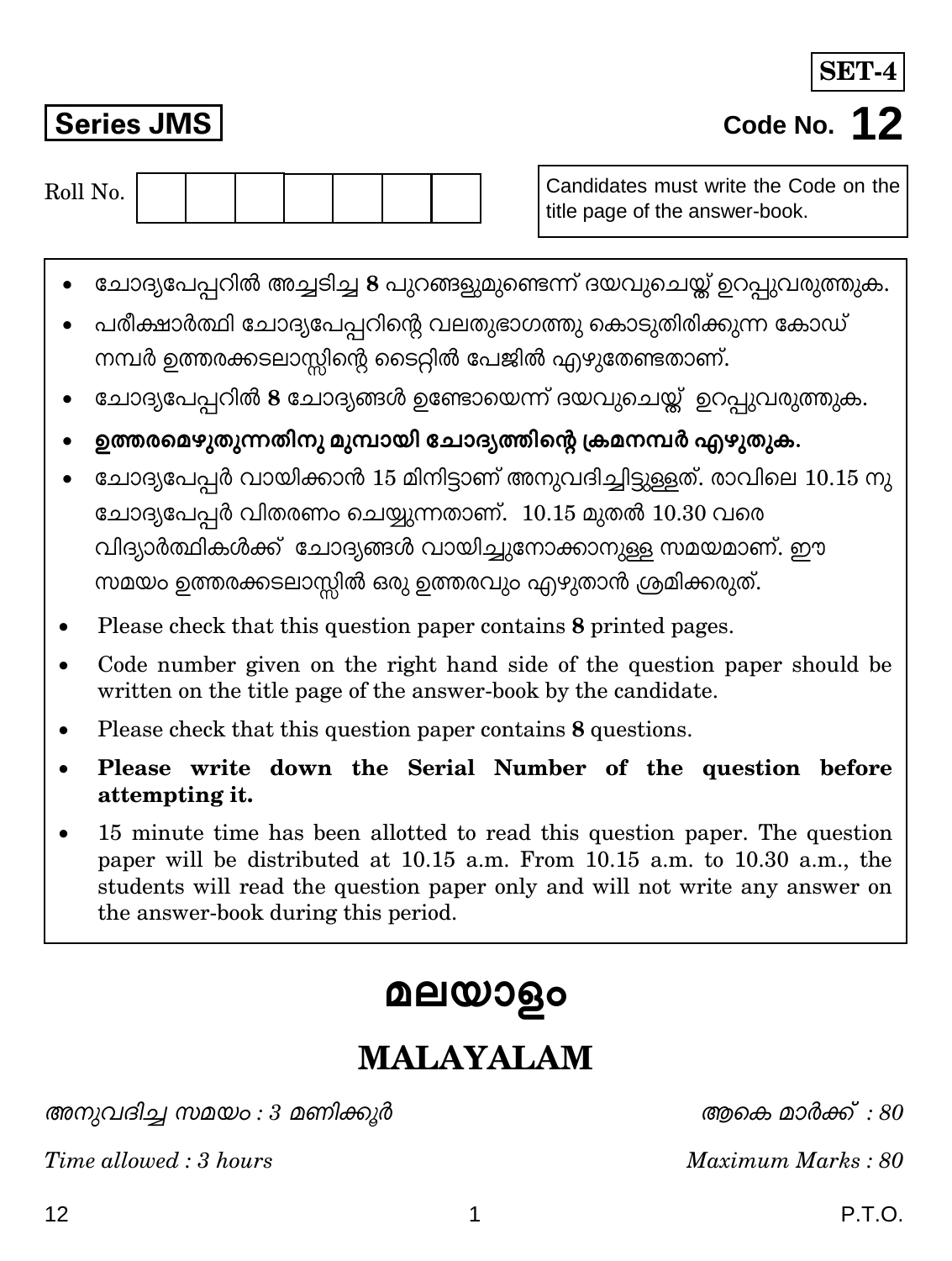The Question Paper is divided into four sections : Section A: Reading Comprehension 10 marks **Section B: Writing** 16 marks Section C : Grammar 17 marks Section D : Literature 37 marks

#### എ വിഭാഗം / SECTION A

താഴെ കൊടുത്തിരിയ്കുന്ന ഖണ്ഡിക വായിച്ച് ചുവടെയുള്ള 1. ചോദ്യങ്ങൾക്ക് ഉത്തരമെഴുതുക :

ഇത്തവണത്തെ പ്രളയദുരന്തത്തോടൊപ്പം കേരളത്തിലെ പാരിസ്ഥിതിക നിലനില്പിന് ദീർഘകാല പ്രത്യാഘാതങ്ങൾ സൃഷ്ടിയ്ക്കാൻ പോകുന്ന മറ്റൊരു ദുരന്തവും നാം കണ്ടു. നമ്മുടെ പശ്ചിമഘട്ടത്തിലെമ്പാടുമായി നടന്ന ആയിരക്കണക്കായ ഉരുൾപൊട്ടലുകളും മണ്ണിടിച്ചിലുമാണവ. മുൻകാലങ്ങളിൽനിന്ന് വ്യത്യസ്തമായി എണ്ണം കൊണ്ടും വ്യാപ്തികൊണ്ടും വളരെ കുടുതലായിരുന്നു ജൂൺമാസം മുതൽ ഓഗസ്റ്റ് വരെയുള്ള കാലയളവിൽ പശ്ചിമഘട്ടമലനിരകളിൽ നടന്ന ഉരുൾ പൊട്ടലുകൾ. സ്വതവേ ദുർബലമായ പശ്ചിമഘട്ട പരിസ്ഥിതിയെയും കേരളത്തിന്റെ മേൽമണ്ണിനെയും കനത്തമഴ തുടച്ചെടുത്ത് കൊണ്ടുപോകുന്ന കാഴ്ച്ചയാണ് നാം കണ്ടത് - മണ്ണും പാറകളും ചേർന്ന മിശ്രിതം ജലപൂരിതാവസ്ഥയിൽ കുന്നിൻചെരുവുകളിൽനിന്ന് അതിവേഗത്തിൽ ശക്തമായി താഴേയ്ക്ക് പതിയ്ക്കുന്നു. ഇതാണ് ഉരുൾപൊട്ടൽ. മേൽമണ്ണും അതിനോട് ചേർന്നുനിൽക്കുന്ന ജൈവവ്യവസ്ഥകളെയും വാസസ്ഥലങ്ങളെയും അത് പൂർണ്ണമായി പിഴുതുകളയുന്നു. കണ്ണുർതൊട്ട് പത്തനംതിട്ടവരെയുള്ള പത്ത് ജില്ലകളിൽ 260-ൽ പരം സ്ഥലങ്ങളിലായി ആയിരത്തോളം ഉരുൾപൊട്ടലുകൾ ഈ മൺസൂൺ

 $12$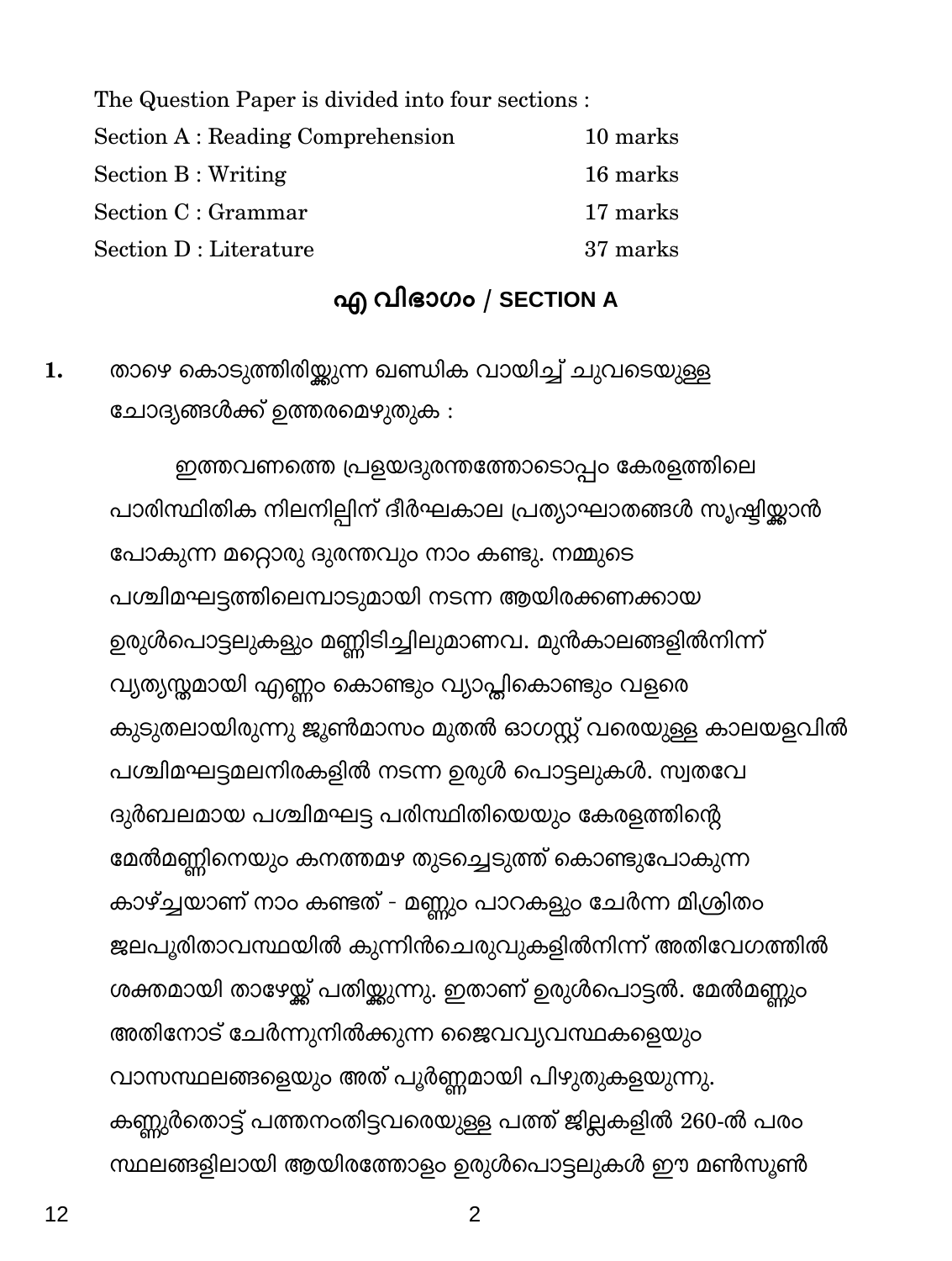കാലത്ത് സംഭവിയ്കകയുണ്ടായി അതിതീവ്രസ്വഭാവമുള്ള ഉരുൾപൊട്ടലുകളുടെ എണ്ണമാണിത്. നൂറുകണക്കിന് വരുന്ന ജീവനാശത്തിനും ഏക്കർക്കണക്കിനു കൃഷിഭൂമി അപ്രത്യക്ഷമാകുന്നതിനും. നിരവധി വീടുകളുടെ തകർച്ചയ്ക്കും ഇവ കാരണമായി. പ്രത്യക്ഷ ജീവഹാനികൾക്കും സാമ്പത്തിക നഷ്ടങ്ങൾക്കു മപ്പുറം വരാനിരിക്കുന്ന എത്രയോ തലമുറകളെ പ്രതികൂലമായി ബാധിക്കാവുന്നതാണ് ഈ പാരിസ്ഥിതികാഘാതം അതുകൊണ്ട് അവയുടെ കാരണങ്ങളെ ഗൗരവത്തോടെ കാണുകയും തടയിടാനാവശ്യമായ നടപടികൾ സ്വീകരിയ്ക്കുകയും ചെയ്യേണ്ടതാണ്.

#### ചോദ്യങ്ങൾ :

| (i)   | പ്രളയ ദുരന്തത്തോടൊപ്പം കേരളം നേരിട്ട          |                      |  |  |
|-------|-----------------------------------------------|----------------------|--|--|
|       | പാരിസ്ഥിതികാഘാതങ്ങൾ എന്തെല്ലാം ?              | $\overline{2}$       |  |  |
| (ii)  | എന്താണ് ഉരുൾപൊട്ടൽ ?                          | $\overline{2}$       |  |  |
| (iii) | കണ്ണുർ മുതൽ പത്തനം തിട്ടവരെ ഈ മൺസൂൺ           |                      |  |  |
|       | കാലഘട്ടത്തിൽ എത്ര ഉരുൾപൊട്ടലുകൾ ഉണ്ടായി ?     | $\mathcal{I}$        |  |  |
| (iv)  | ഉരുൾ പൊട്ടലുകൾ മൂലമുണ്ടായ പാരിസ്ഥിതികാഘാതങ്ങൾ |                      |  |  |
|       | എന്തെല്ലാം ? അവയെ ഗൗരവമായികാണണം എന്ന്         |                      |  |  |
|       | പറയുന്നതെന്തുകൊണ്ട് ?                         | $\boldsymbol{\beta}$ |  |  |
| (v)   | ഈ ഖണ്ഡികയ്ക്ക് ഉചിതമായ ശീർഷകം നൽകുക.          | $\overline{2}$       |  |  |

3

 $12$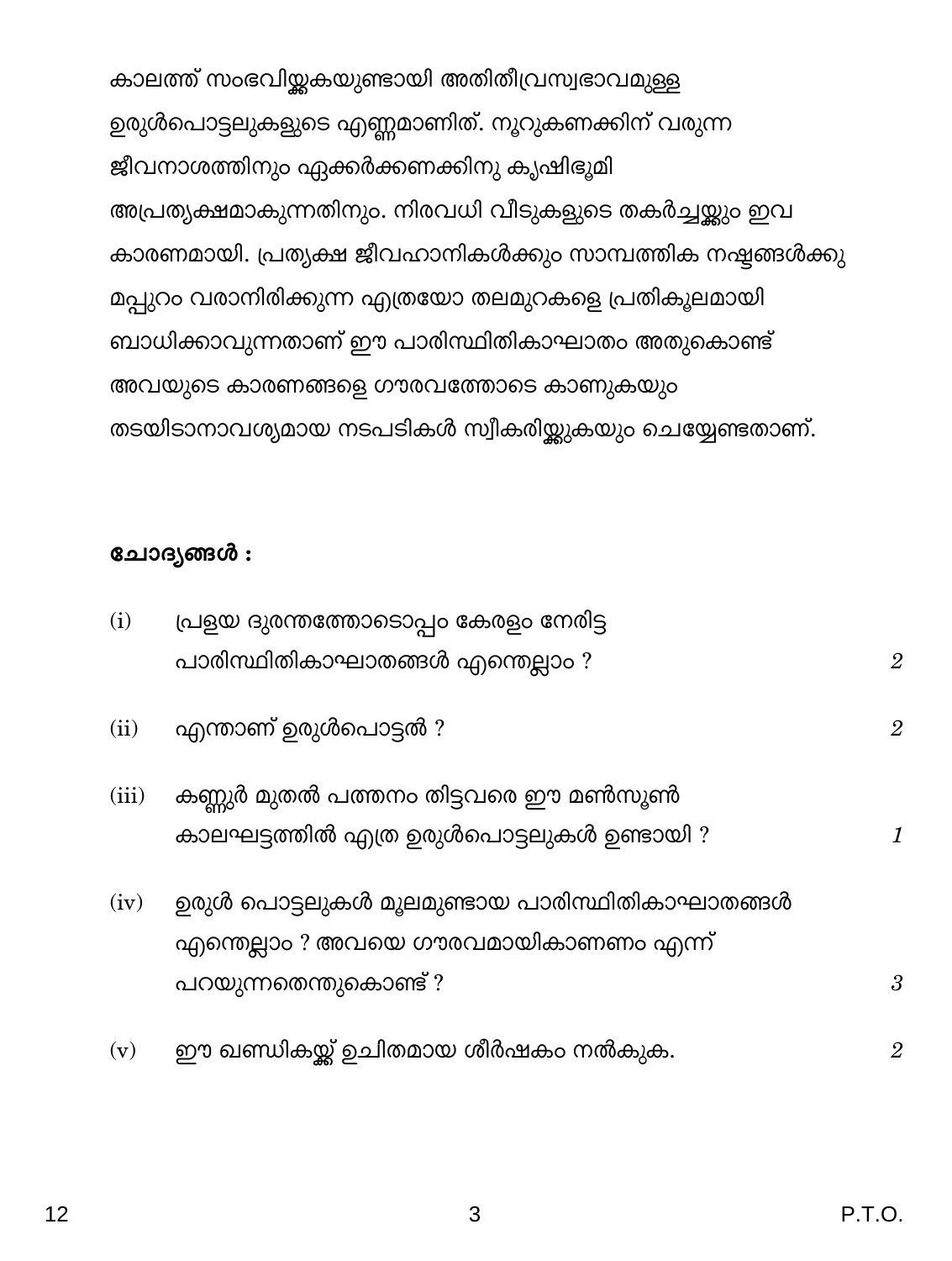| 2. | ഏതെങ്കിലും <b>ഒരു</b> വിഷയത്തെക്കുറിച്ച് രണ്ടു പുറത്തിൽ കവിയാതെ |                                                          |                                                                                                                         |                  |  |
|----|-----------------------------------------------------------------|----------------------------------------------------------|-------------------------------------------------------------------------------------------------------------------------|------------------|--|
|    |                                                                 | ഉപന്യസിക്കുക :                                           |                                                                                                                         |                  |  |
|    | (a)                                                             | നവകേരളം എങ്ങനെ സാധ്യമാക്കാം.                             |                                                                                                                         |                  |  |
|    | (b)                                                             | ഭൂമിയുടെ നിലനില്പിന് പ്ലാസ്റ്റിക് ഉയർത്തുന്ന വെല്ലുവിളി. |                                                                                                                         |                  |  |
|    | (c)                                                             | മാധ്യമങ്ങൾ യുവജനങ്ങളിൽ ചെലുത്തുന്ന സ്വാധീനം.             |                                                                                                                         |                  |  |
| 3. |                                                                 |                                                          | ലഹരി മരുന്നു വ്യാപാരത്തിന്റെ നാടായി മാറുകയാണോ കേരളം                                                                     |                  |  |
|    | എന്ന ആശങ്ക പ്രകടിപ്പിച്ചുകൊണ്ട് പ്രമുഖപത്രത്തിലേയ്ക്ക് കത്ത്    |                                                          |                                                                                                                         |                  |  |
|    | തയ്യാറാക്കുക.                                                   |                                                          |                                                                                                                         |                  |  |
|    |                                                                 |                                                          | സി വിഭാഗം / SECTION C                                                                                                   |                  |  |
| 4. | (a)                                                             | പ്രയോഗം മാറ്റുക.                                         |                                                                                                                         |                  |  |
|    |                                                                 | (i)                                                      | നാവുണ്ടായിരുന്നെങ്കിൽ കുടുംബത്തിന്റെകഥ<br>അവൾ പറയുമായിരുന്നു.                                                           |                  |  |
|    |                                                                 | (ii)                                                     | അയാൾ പാണ്ഡവർക്കു ചൂഡാമണികൊടുത്തു.                                                                                       |                  |  |
|    | (b)                                                             |                                                          | അംഗവാക്യം, അംഗിവാക്യം എന്നിവ വേർതിരിച്ചെഴുതുക.                                                                          | $1 \times 2 = 2$ |  |
|    |                                                                 | (i)                                                      | സാന്താമായി ഒരു മഹാർ ആണെന്നു<br>മനസ്സിലാക്കിയപ്പോൾ ചെരുപ്പുകുത്തി<br>ചെരുപ്പുതുന്നാൻ കൂട്ടാക്കിയില്ല.                    |                  |  |
|    |                                                                 | (ii)                                                     | ഏറെക്കാലം മകന്റെ സംഭാവനകൊണ്ടു<br>സുഖിയ്ക്കാൻ കഴിയുന്നതിനു മുൻപ് ആ തള്ള<br>നിത്യശാന്തിയും തേടി മണ്ണിന്നടിയിലേയ്ക്കുപോയി. |                  |  |
|    | (c)                                                             | പരിച്ചെഴുതി സന്ധി നിർണ്ണയിക്കുക.                         |                                                                                                                         |                  |  |
|    |                                                                 | (i)                                                      | തായ്ത്തടി                                                                                                               |                  |  |
|    |                                                                 | (ii)                                                     | സുഖോദയം                                                                                                                 |                  |  |
|    | (d)                                                             | (i)<br>(ii)                                              | വിഗ്രഹിച്ചെഴുതി സമാസം നിർണ്ണയിക്കുക.<br>ഭൃത്വപ്പണി<br>കാലാഹി                                                            | $1 \times 2 = 2$ |  |
| 12 |                                                                 |                                                          | 4                                                                                                                       |                  |  |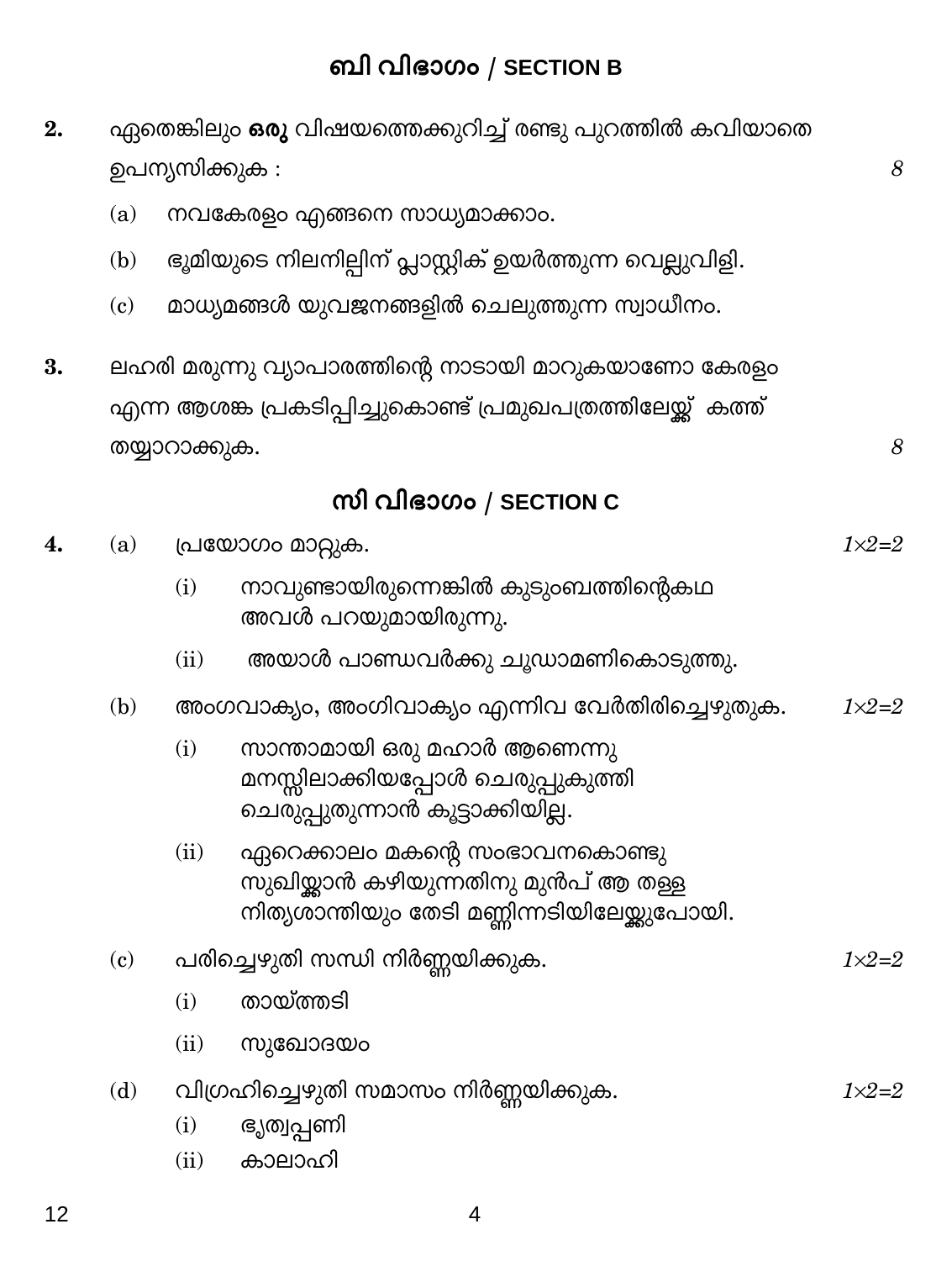- പര്യായപദങ്ങൾ എഴുതുക.  $(e)$ 
	- $(i)$ മഞ്ഞ്
	- $(ii)$ പാൽ
- നാനാർത്ഥങ്ങൾ എഴുതുക.  $(f)$ 
	- $(i)$ ആഗമം
	- നിമിത്തം  $(ii)$
- വാക്യത്തിൽ തെറ്റുണ്ടെങ്കിൾ തിരുത്തുക.  $(g)$ 
	- ആകാശത്തിന്റെ ഇരുട്ടിൽ അകലെ ദുരെയെവിടെയോ  $(i)$ വിടരുന്ന പുലരിയുടെ സൂചന.
	- തന്റെ ആ നിശ്ചയം നിറവേറ്റുവാൻ അവൾ ഭീമനാൽ  $(ii)$ പ്രോൽസാഹിപ്പിച്ചു.
- ബ്രാക്കറ്റിൽ നിന്നും ശരിയായ ഉത്തരം എടുത്തെഴുതുക : 5.
	- വിപരീതപദമൌുതുക.  $(a)$ 
		- $(i)$ ശുദ്ധം  $($ വിശുദ്ധം, പരിശുദ്ധം, അശുദ്ധം, നിർമ്മലം $)$
		- ആകർഷണം  $(ii)$ (സ്വാധീനം, വികർഷണം, പരാക്രമണം, വശീകരണം)
	- $(b)$ അർത്ഥവ്യത്യാസം എഴുതുക.
		- $(i)$  $\Omega$   $\omega$  -  $\Omega$   $\omega$  $(\omega$ ാഗം, യോഗം, ബുദ്ധി, കൗശലം)
		- $(ii)$ അണു - അണി (കായം, കൂട്ടം, അത്യല്പം, അധികം)
	- $(c)$ എതിർലിംഗം എഴുതുക.
		- $(i)$ പക്ഷി  $($ പക്ഷിണി, പക്ഷിനി, പക്ഷിപതി, പക്ഷീയ)
		- കവി  $(ii)$

 $(\omega)$  (കവയത്രി, കവിക, കവിത, കവയിത്രി)

 $1 \times 2 = 2$ 

 $1 \times 2 = 2$ 

 $\frac{1}{2}$   $\times$  2=1

 $\frac{1}{2} \times 2 = 1$ 

 $\frac{1}{2} \times 2 = 1$ 

 $1 \times 2 = 2$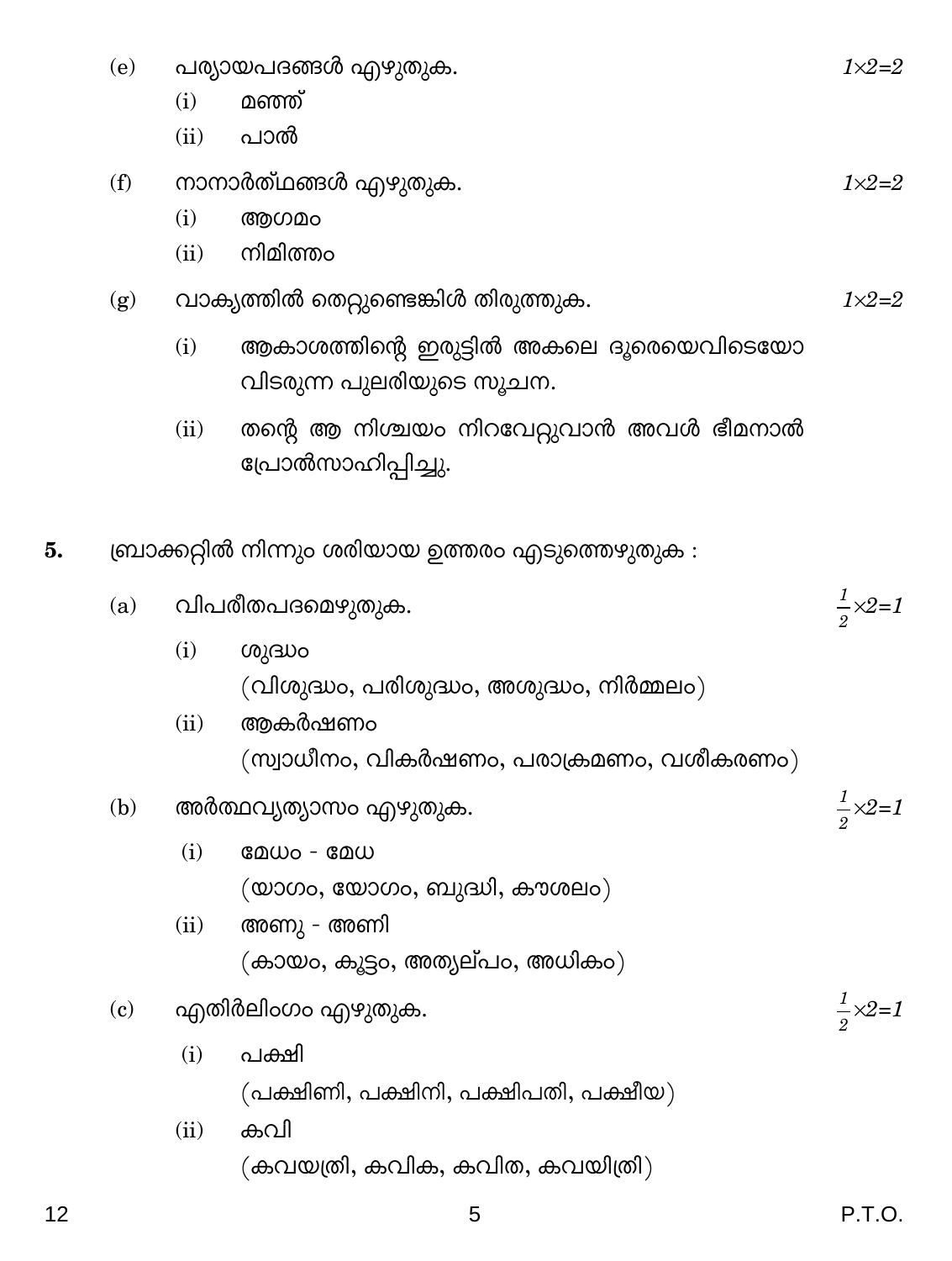### ഡി വിഭാഗം / SECTION D

 $\frac{1}{2} \times 5 = 2\frac{1}{2}$ 

- ബ്രാക്കറ്റിൽ നിന്ന് ശരിയായ ഉത്തരം എടുത്തെഴുതുക : 6.
	- ലക്ഷുണൻ അത്യധികം കുപിതനായതെന്തുകൊണ്ട് ?  $(i)$  $(a)$ (ശ്രീരാമപട്ടാഭിഷേകം മുടങ്ങിയതറിഞ്ഞ്, തനിക്ക് രാജ്യം ലഭിയ്ക്കാത്തതിനാൽ, രാവണൻ സീതയെ അപഹരിച്ചതറിഞ്ഞ്, ഭരതൻ രാജ്യഭരണം ഏറ്റെടുത്തതിൽ $)$ 
		- ആധുനിക കവിത്രയത്തിൽ ഉൾപ്പെട്ട കവി  $(ii)$ (ജി. ശങ്കരകുറുപ്പ്, വയലാർരാമവർമ്മ, കുമാരനാശാൻ, റഫീക്ക് അഹമ്മദ്)
		- ദ്വിഗ്വിജയത്തിനായി പുറപ്പെടുന്ന കുതിര ഏത് ?  $(iii)$ (ദൃപ്തരാഷ്ട്ര പ്രതാപം, സർഗ്ഗശക്തി, രാജകീയോന്മ ത്തസേനകൾ, ആഗമതത്ത്വവേദികൾ)
		- ആതിഥ്യശാലയിൽ ശോഭചൊരിയുന്നത് എന്ത് ?  $(iv)$ (അമ്മയുടെ എഴുത്തുകൾ, വിദേശത്തുനിർമ്മിച്ച .<br>അമ്മയുടെ ബിംബം, കാൽപ്പെട്ടി, നറുക്കിലപ്പുവുകൾ)
		- വാർദ്ധക്യത്തെ ഉൾക്കൊള്ളാൻ കഴിയാത്ത പുതുതല  $(v)$ റഫീക്ക് വിഷയമാക്കുന്ന മുറയുടെ മനോഭാവം അഹമ്മദിന്റെ കവിത.

(തോരാമഴ, പാറയിൽ പണിഞ്ഞത്, സ്വപ്നവാങ്മൂലം, അമ്മത്തൊട്ടിൽ)

- $\frac{1}{2} \times 5 = 2\frac{1}{2}$  $(b)$ ആരാണ് ചൂതസായകൻ.  $(i)$  $($ ദേവേന്ദ്രൻ, മഹാവിഷ്ണു, കാമദേവൻ, യമദേവൻ $)$ 
	- "കുറച്ചുദൂരം ഞങ്ങളൊരുമിച്ചു നടന്നു  $(ii)$ ഞാനാനിർദ്ദേശത്തെപ്പറ്റി ആലോചിച്ചുനോക്കിയെങ്കിലും എനിക്കതു സ്വീകാര്യമായി തോന്നിയില്ല" എന്തായിരുന്നു ആ നിർദ്ദേശം.

6

(നമുക്ക് പപ്പാതിയെടുക്കാം, അക്കൽകോട്ടിൽ പോയി .<br>സിനിമകാണാം, നിനക്കല്ലേ രൂപകിട്ടിയത് നീ ഇരുപതടുത്തോ പത്ത് രൂപഎനിക്ക് തന്നാൽമതി ഞാനാരോടും പറയില്ല, രൂപഹെഡ്മാസ്റ്ററെ ഏൽപ്പിക്കാം .<br>ക്ലാസ്റ്റ് ടീച്ചറായ ഹീരെ മഠിനെ ഏൽപ്പിക്കാം)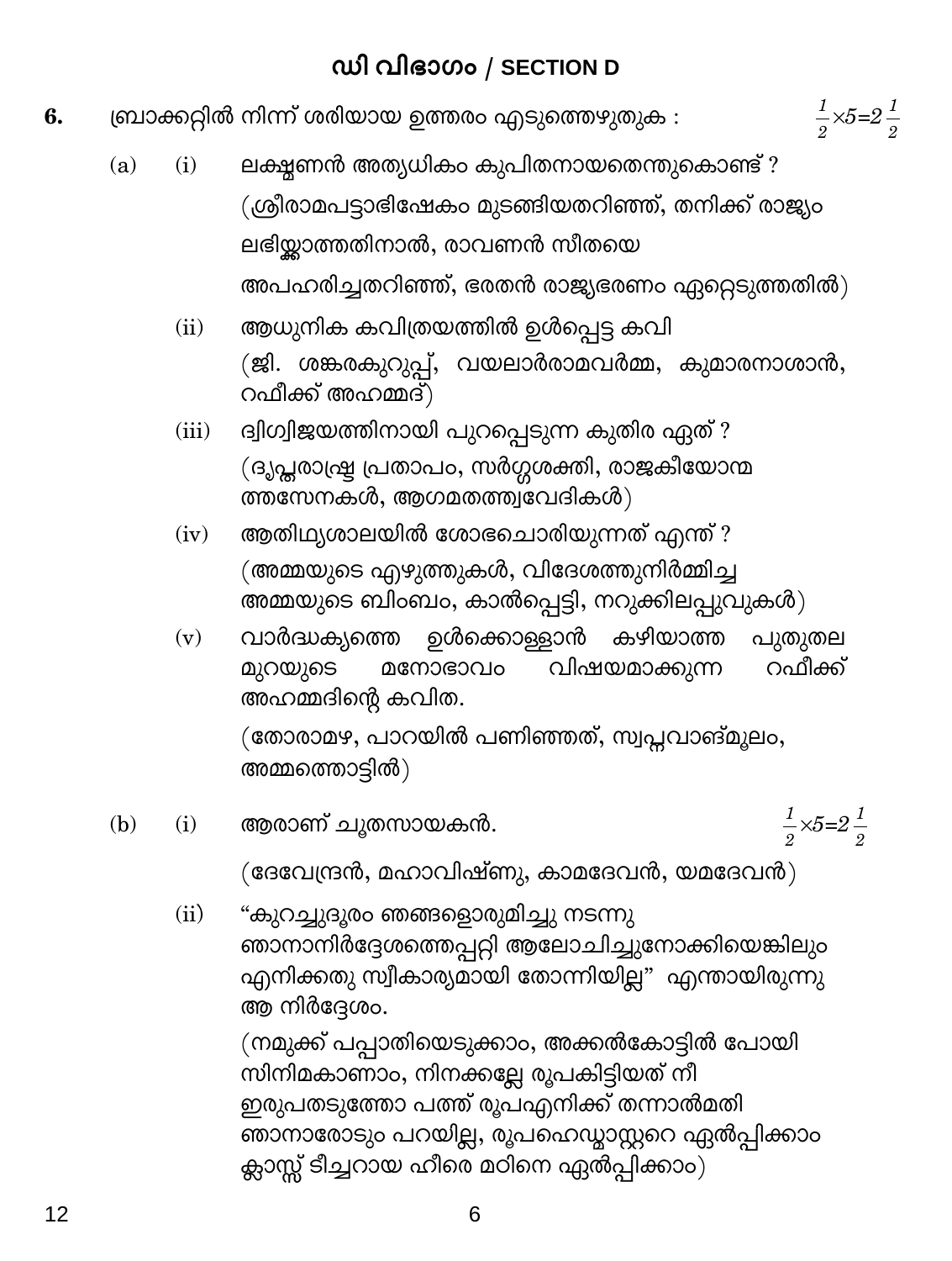- $(iii)$ "മധുരം ഗായതി" ആരുടെ കൃതിയാണ് ? (ഒ.വി. വിജയൻ, കുട്ടികൃഷ്ണമാരാർ, എസ്.കെ. പൊറ്റേക്കാട്ട്, എ.പി. ഉദയഭാനു)
- പാണ്ഡവരുടെ പാളയത്തിൽ കടന്നുചെന്ന് ശിബിരത്തിൽ  $(iv)$ എത്തി അറുകൊലനടത്തിയതിനുശേഷം അശ്വത്ഥാമാവ് എവിടെയാണു് ചെന്നുകൂടിയത് ? (ദാഘവതി നദിയുടെ തീരത്ത്, ഭാഗീരഥീ കച്ഛത്തിൽ ഋഷികളോടുകുടി ഇരുന്നരുളുന്ന കൃഷ്ണല്പൈപായനന്റെ അടുത്ത്, വിജനപ്രദേശത്ത്, ഹസ്തിനപുരത്തിൽ)
- "എനിക്ക് അപ്പോൾ സഹതാപവും തുടർന്നുകൊണ്ട്  $(v)$ ഉള്ളിൽ ചിരിയും വന്നു" ചിരിവന്നതെന്തുകൊണ്ട് ? (മനസ്സുരുകി മരിച്ച മാതാവിന്റെ ജീവിതകഥകൾ അനുസ്തരിച്ചപ്പോൾ, അമ്മയെകാണാൻ മകൻ വന്നതോർത്തപ്പോൾ, തന്റെ ഭാര്യയുടെ നടപടിദൂഷ്യം കണ്ടുപിടിക്കാൻ ആ മടയന് പതിനേഴുകൊല്ലം വേണ്ടിവന്നല്ലോ എന്നോർത്തിട്ട്, മകനു വേണ്ടി എഴുതിയകത്തുകൾ ഒർത്തപ്പോൾ $)$
- 7. ഉത്തരമെഴുതുക :  $(a)$ 
	- ജീവിതം ക്ഷണികമാണെന്ന് ശ്രീരാമൻ ലക്ഷ്യണനെ  $(i)$ മ്പോധ്യപ്പെടുത്തി കൊടുക്കുന്നതെങ്ങനെ ?
	- $(ii)$ മനുഷ്യപുരോഗതിയുടെ ചിത്രമാണ് അശ്വമേധം എന്ന വയലാർക്കവിതയിലൂടെ വ്യക്തമാക്കുന്നത് സമർത്ഥിയ്ക്കുക.
	- $(iii)$ 'അമ്മത്തൊട്ടിൽ' എന്നകവിതയുടെ സാമൂഹിക പ്രസക്തി എന്ത് ?
	- 'പാണ്ഡവർ നേടിയ വിജയത്തെ വല്ലപാടും നേടിയ വിജയം'  $(b)$  $(i)$ എന്ന് വിശേഷിപ്പിച്ചതിന്റെ ഔചിത്യം പരിശോധിയ്ക്കുക.  $4 \times 3 = 12$ 
		- "കടൽ ത്തീരത്ത് എന്ന കഥയുടെ ഏറ്റവും വലിയ  $(ii)$ സവിശേഷത അതിലെ മൗനങ്ങളാണ്" സമർത്ഥിയ്ക്കുക.
		- ശരൺ കുമാർ ലിംബാളെയുടെ ജീവിതാനുഭവങ്ങൾ  $(iii)$ പാഠഭാഗത്തെ ആസ്പദമാക്കി വിശദീകരിയ്ക്കുക.

7

 $4 \times 3 = 12$